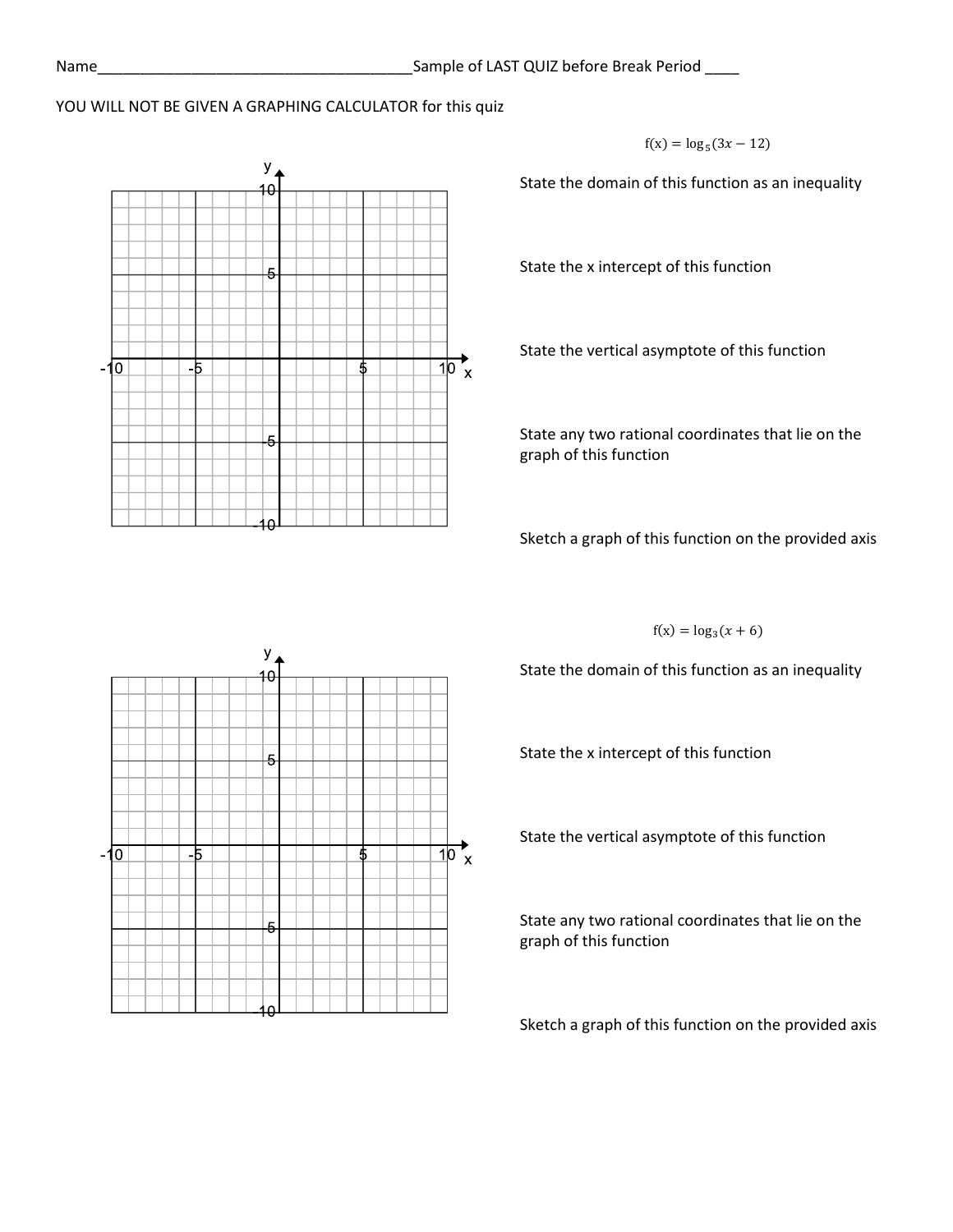$f(x) = log<sub>9</sub>(20 - 5x)$ 



State the domain of this function as an inequality

State the x intercept of this function

State the vertical asymptote of this function

State any two rational coordinates that lie on the graph of this function

Sketch a graph of this function on the provided axis



State the domain of this function as an inequality

State the x intercept of this function

State the vertical asymptote of this function

State any two rational coordinates that lie on the graph of this function

Sketch a graph of this function on the provided axis

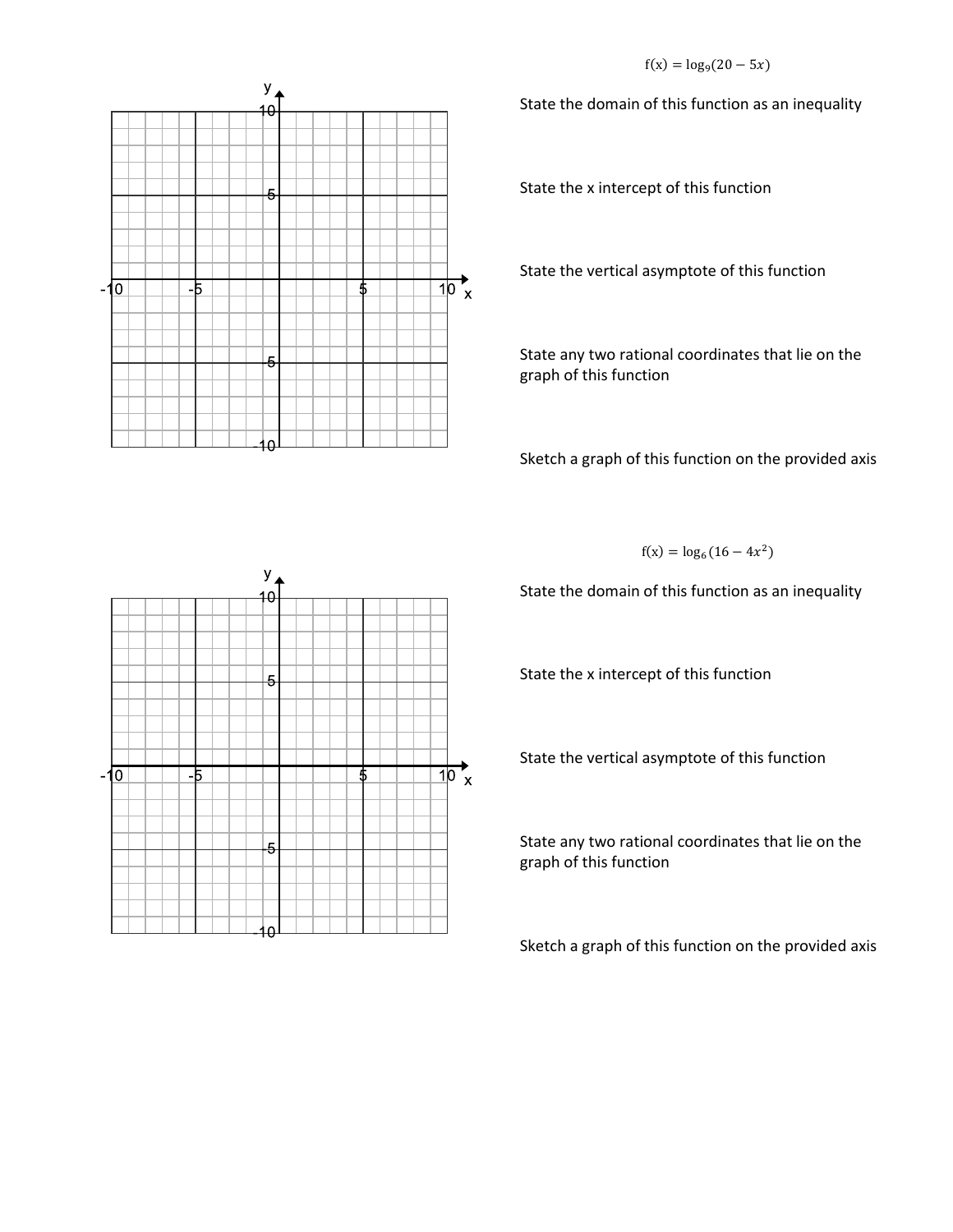Determine each of the solutions of these equations AS IF YOU ONLY had LOG and LN buttons on your calculators NO LOG base b button exists!

1.  $12(3)^{2x+4} + 18 = 54$ 

Exact answer \_\_\_\_\_\_\_\_\_\_\_\_\_\_\_\_\_\_\_\_\_\_\_ approximate answer if necessary \_\_\_\_\_\_\_\_\_\_\_\_\_\_\_\_\_\_\_\_\_\_

2.  $12\ln(6x-4)-18=54$ 

Exact answer \_\_\_\_\_\_\_\_\_\_\_\_\_\_\_\_\_\_\_\_\_\_\_\_\_\_\_\_\_\_\_\_\_\_ approximate answer if necessary \_\_\_\_\_\_\_\_\_\_\_\_\_\_\_\_\_\_\_\_\_\_\_\_\_\_\_\_\_\_

3.  $-6(10)^{3x-6} - 1 = 59$